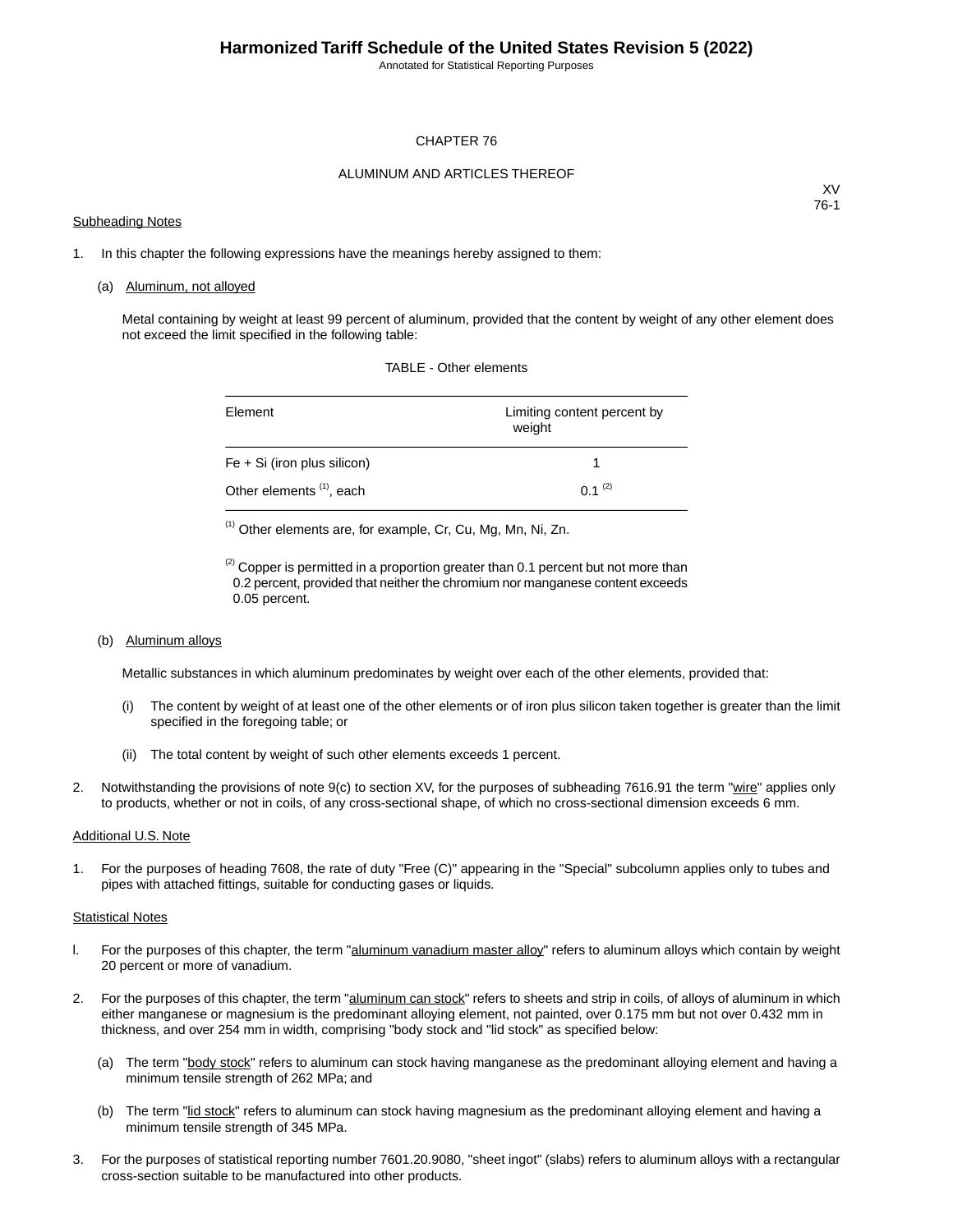Annotated for Statistical Reporting Purposes

Statistical Notes (con.) XV 76-2

- 4. For the purposes of statistical reporting number 7601.20.9085, "foundry ingot" refers to large castings of aluminum alloys of various shapes other than sheets or slabs to be melted for further processing.
- 5. For the purposes of statistical reporting numbers 7604.29.3030, 7604.29.5020 and 7606.12.3015, "high-strength heat-treatable alloys" refers to aluminum containing by weight 7.0 percent or less of copper or 10.0 percent or less of zinc, and/or are designated as series 2xxx or 7xxx (except 7072) in the Aluminum Association's specifications of registered alloys.
- 6. For the purposes of statistical reporting numbers 7604.21.0010, 7604.29.1010, 7604.29.3060, 7604.29.5050, 7606.12.3025 and 7606.12.3091, "heat-treatable industrial alloys" refers to aluminum containing by weight 3.0 percent or less of magnesium and 3.0 percent or less of silicon, and/or are designated as series 6xxx in the Aluminum Association's specifications of registered alloys.

#### Compiler's Note

The provisions of subchapter II of chapter 99 (Miscellaneous Tariff Bills or MTBs), the provisions of the Generalized System of Preferences (GSP) found in General Note 4 and most product exclusions from the additional tariffs on products of China in subchapter III of chapter 99 expired on December 31, 2020. However, no endnotes or footnotes relating to these provisions have been deleted as of the issue date of this edition.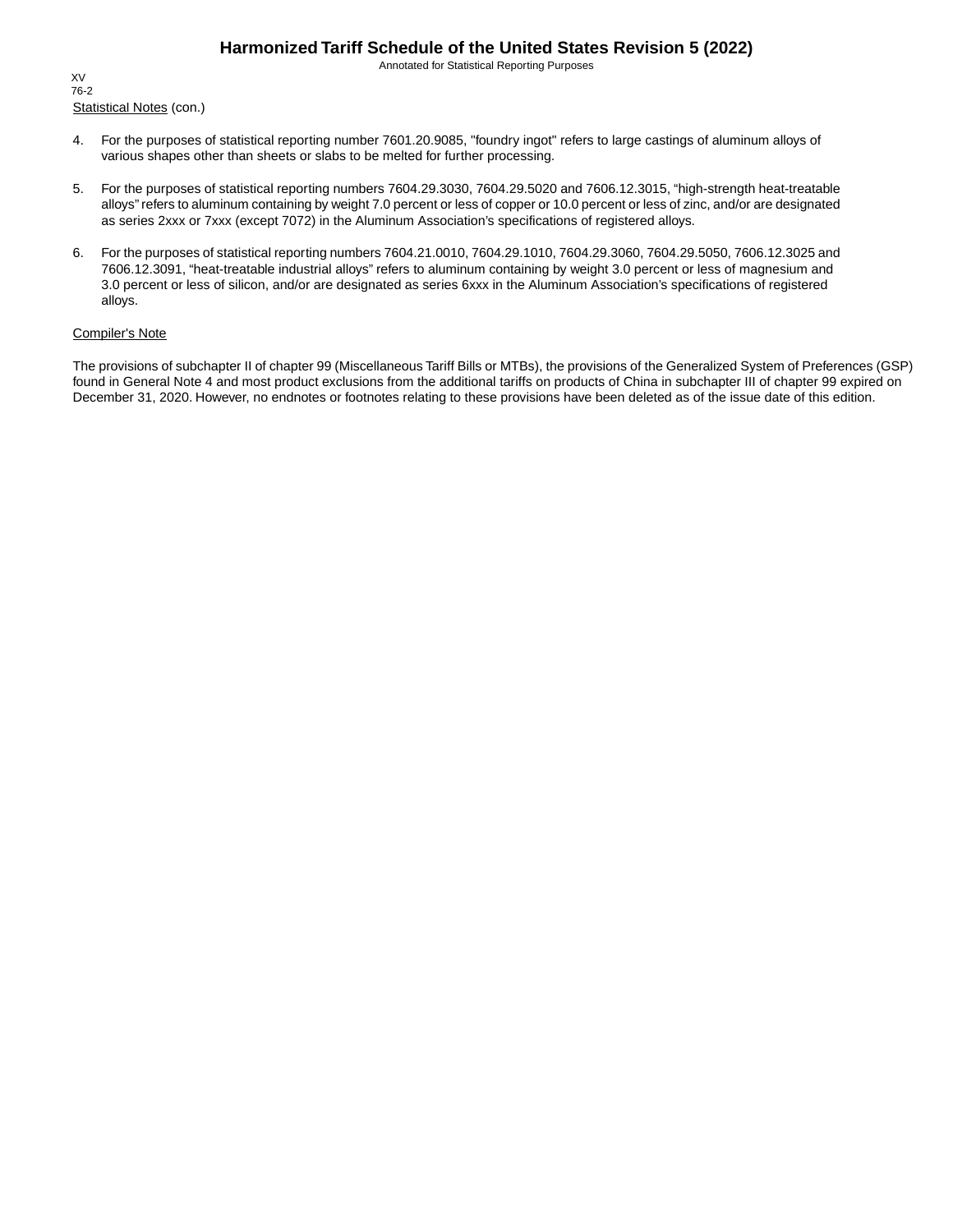Annotated for Statistical Reporting Purposes

| Heading/                      | Stat.       |                                                                                                                                                                      | Unit                    |                    | Rates of Duty                                                                 |                |
|-------------------------------|-------------|----------------------------------------------------------------------------------------------------------------------------------------------------------------------|-------------------------|--------------------|-------------------------------------------------------------------------------|----------------|
| Subheading                    | Suf-<br>fix | <b>Article Description</b>                                                                                                                                           | of<br>Quantity          |                    |                                                                               | $\overline{2}$ |
|                               |             |                                                                                                                                                                      |                         | General            | Special                                                                       |                |
| 7601<br>7601.10<br>7601.10.30 | 00          | Unwrought aluminum:<br>Aluminum, not alloyed:<br>Of uniform cross section throughout its length, the least<br>cross-sectional dimension of which is not greater than | kg 2.6% <sup>1/2/</sup> |                    | Free (A, AU, BH, CL,<br>CO, D, E, IL, JO,                                     | 18.5%          |
| 7601.10.60                    | 30          |                                                                                                                                                                      |                         |                    | KR, MA, OM, P,<br>PA, PE, S, SG)                                              | 11%            |
| 7601.20<br>7601.20.30         | 90<br>00    | Aluminum alloys:<br>Of uniform cross section throughout its length, the least<br>cross-sectional dimension of which is not greater than                              |                         |                    |                                                                               | 18.5%          |
|                               |             | Other:                                                                                                                                                               |                         |                    | Free (A, AU, BH, CL,<br>CO, D, E, IL, JO,<br>KR, MA, OM, P,<br>PA, PE, S, SG) |                |
| 7601.20.60 00                 |             | Containing 25 percent or more by weight of                                                                                                                           | kg 2.1% <sup>1/2/</sup> |                    | Free (A+, AU, BH,<br>CL, CO, D, E, IL,<br>JO, KR, MA, OM,                     | 25%            |
| 7601.20.90                    | 30          |                                                                                                                                                                      |                         |                    | P, PA, PE, S, SG)                                                             | 10.5%          |
|                               | 45          | Other:<br>Of uniform circular cross section<br>throughout its length, the foregoing<br>comprised of billets, not in coils kg                                         |                         |                    |                                                                               |                |
|                               | 60          | Other, containing 0.03 percent or more by<br>weight of lead (secondary aluminum) kg<br>Other:                                                                        |                         |                    |                                                                               |                |
|                               | 75          |                                                                                                                                                                      |                         |                    |                                                                               |                |
|                               | 80          | Sheet ingot (slab) of a kind described<br>instatistical note 3 to this chapter kg                                                                                    |                         |                    |                                                                               |                |
|                               | 85          | Foundry ingot of a kind described in<br>statistical note 4 to this chapter kg                                                                                        |                         |                    |                                                                               |                |
|                               | 95          |                                                                                                                                                                      | kg                      |                    |                                                                               |                |
| 7602.00.00                    |             |                                                                                                                                                                      |                         | Free <sup>37</sup> |                                                                               | Free           |
|                               | 30          |                                                                                                                                                                      |                         |                    |                                                                               |                |
|                               | 91          | Other:<br>Industrial process scrap including turnings, borings,<br>shavings, filings, clippings, chips and other<br>manufacturing wastes and residues                | . kg                    |                    |                                                                               |                |
|                               | 96          |                                                                                                                                                                      |                         |                    |                                                                               |                |
|                               |             |                                                                                                                                                                      |                         |                    |                                                                               |                |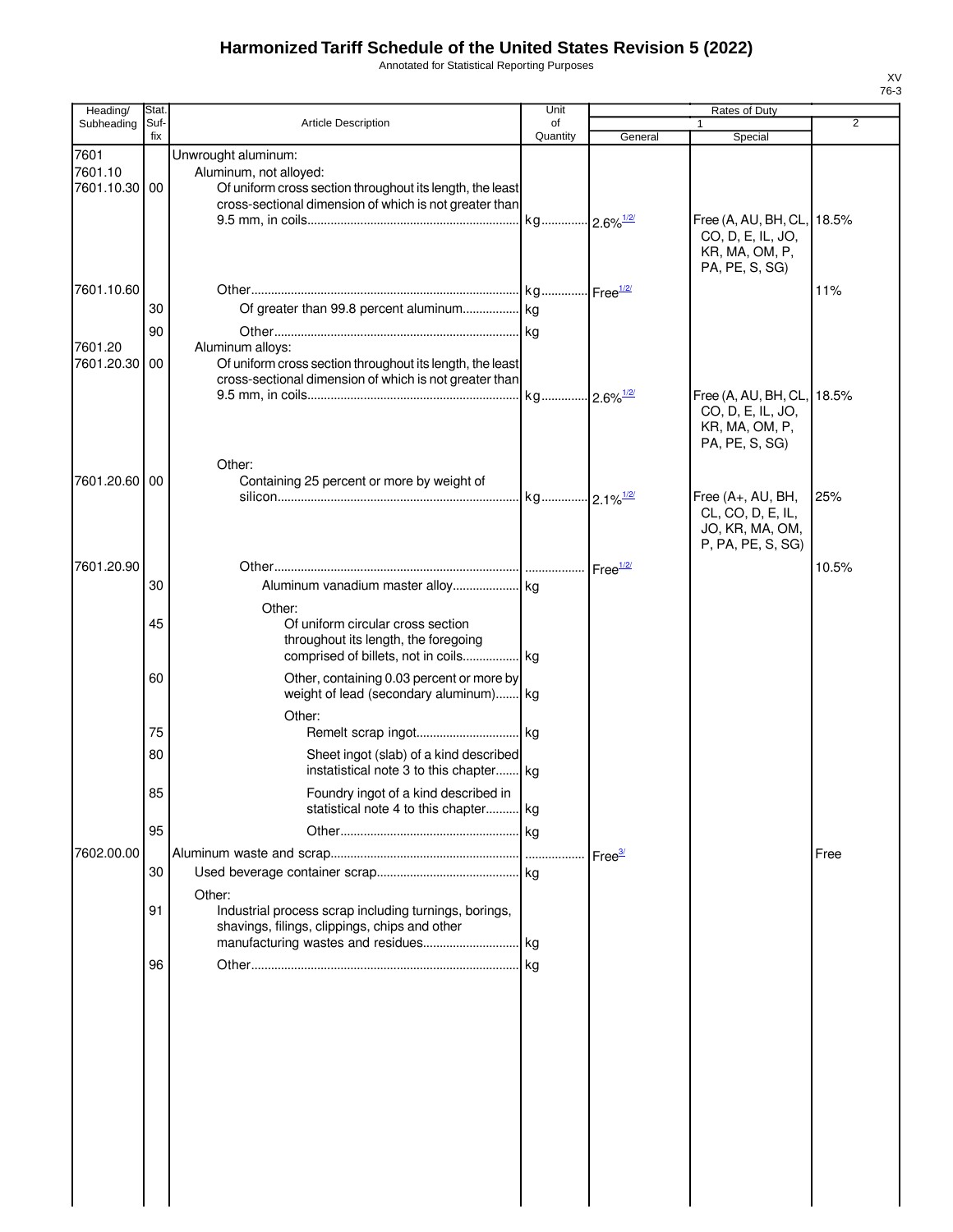Annotated for Statistical Reporting Purposes

| Heading/              | Stat. |                              | Unit             |         | Rates of Duty                                                                     |                |
|-----------------------|-------|------------------------------|------------------|---------|-----------------------------------------------------------------------------------|----------------|
| Subheading            | Suf-  | Article Description          | $_{\mathsf{of}}$ |         | $\mathbf{1}$                                                                      | $\overline{2}$ |
|                       | fix   |                              | Quantity         | General | Special                                                                           |                |
| 7603<br>7603.10.00 00 |       | Aluminum powders and flakes: |                  |         | Free (A, AU, BH, CL, 45%<br>CO, D, E, IL, JO,<br>KR, MA, OM, P,                   |                |
| 7603.20.00 00         |       |                              |                  |         | PA, PE, S, SG)<br>Free (A, AU, BH, CL, 11%<br>CO, D, E, IL, JO,<br>KR, MA, OM, P, |                |
|                       |       |                              |                  |         | PA, PE, S, SG)                                                                    |                |
|                       |       |                              |                  |         |                                                                                   |                |
|                       |       |                              |                  |         |                                                                                   |                |
|                       |       |                              |                  |         |                                                                                   |                |
|                       |       |                              |                  |         |                                                                                   |                |
|                       |       |                              |                  |         |                                                                                   |                |
|                       |       |                              |                  |         |                                                                                   |                |
|                       |       |                              |                  |         |                                                                                   |                |
|                       |       |                              |                  |         |                                                                                   |                |
|                       |       |                              |                  |         |                                                                                   |                |
|                       |       |                              |                  |         |                                                                                   |                |
|                       |       |                              |                  |         |                                                                                   |                |
|                       |       |                              |                  |         |                                                                                   |                |
|                       |       |                              |                  |         |                                                                                   |                |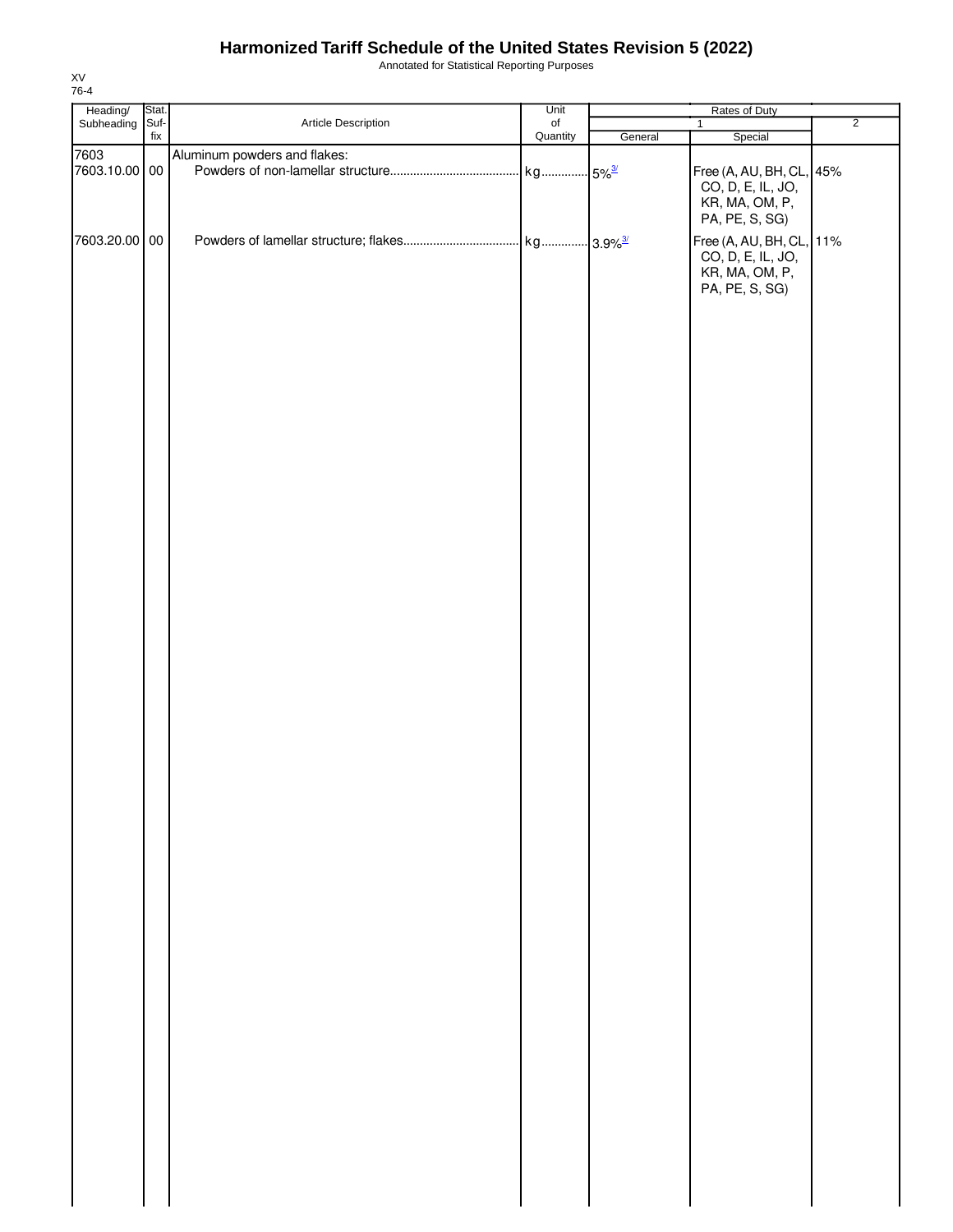Annotated for Statistical Reporting Purposes

| Heading/                 | Stat.    |                                                                                          | Unit     |                                             | Rates of Duty                                                                       |                |
|--------------------------|----------|------------------------------------------------------------------------------------------|----------|---------------------------------------------|-------------------------------------------------------------------------------------|----------------|
| Subheading               | Suf-     | <b>Article Description</b>                                                               | of       |                                             |                                                                                     | $\overline{2}$ |
| 7604                     | fix      | Aluminum bars, rods and profiles:                                                        | Quantity | General                                     | Special                                                                             |                |
| 7604.10<br>7604.10.10 00 |          | Of aluminum, not alloyed:                                                                |          |                                             | Free (A, AU, BH, CL, 45%<br>CO, D, E, IL, JO,<br>KR, MA, OM, P,<br>PA, PE, S, SG)   |                |
| 7604.10.30 00            |          | Bars and rods:                                                                           |          |                                             | Free (A, AU, BH, CL, 11%<br>CO, D, E, IL, JO,<br>KR, MA, OM, P,<br>PA, PE, S, SG)   |                |
| 7604.10.50 00            |          |                                                                                          |          |                                             | Free (A, AU, BH, CL, 13.5%<br>CO, D, E, IL, JO,<br>KR, MA, OM, P,<br>PA, PE, S, SG) |                |
| 7604.21.00               |          | Of aluminum alloys:                                                                      |          |                                             | Free (A, AU, BH, CL, 15.5%<br>CO, D, E, IL, JO,<br>KR, MA, OM, P,<br>PA, PE, S, SG) |                |
|                          | 10<br>90 | Heat-treatable industrial alloys of a kind described                                     |          |                                             |                                                                                     |                |
| 7604.29<br>7604.29.10    |          | Other:                                                                                   |          |                                             | Free (A*, AU, BH,<br>CL, CO, D, E, IL,<br>JO, KR, MA, OM,                           | 45%            |
|                          | 10       | Heat-treatable industrial alloys of a kind<br>described in statistical note 6 to this    |          |                                             | P, PA, PE, S, SG)                                                                   |                |
| 7604.29.30               | 90       | Bars and rods:                                                                           |          |                                             | Free (A*, AU, BH,<br>CL, CO, D, E, IL,                                              | 11%            |
|                          | 30       | High-strength heat-treatable alloys of a<br>kind described in statistical note 5 to this |          |                                             | JO, KR, MA, OM,<br>P, PA, PE, S, SG)                                                |                |
|                          | 60       | Heat-treatable industrial alloys of a kind<br>described in statistical note 6 to         |          |                                             |                                                                                     |                |
| 7604.29.50               | 90       |                                                                                          |          | $3\%$ <sup><math>\frac{1/2}{2}</math></sup> | Free (A*, AU, BH,<br>CL, CO, D, E, IL,<br>JO, KR, MA, OM,                           | 13.5%          |
|                          | 20       | High-strength heat-treatable alloys of a<br>kind described in statistical note 5 to this |          |                                             | P, PA, PE, S, SG)                                                                   |                |
|                          | 50       | Heat-treatable industrial alloys of a kind<br>described in statistical note 6 to this    |          |                                             |                                                                                     |                |
|                          | 90       |                                                                                          |          |                                             |                                                                                     |                |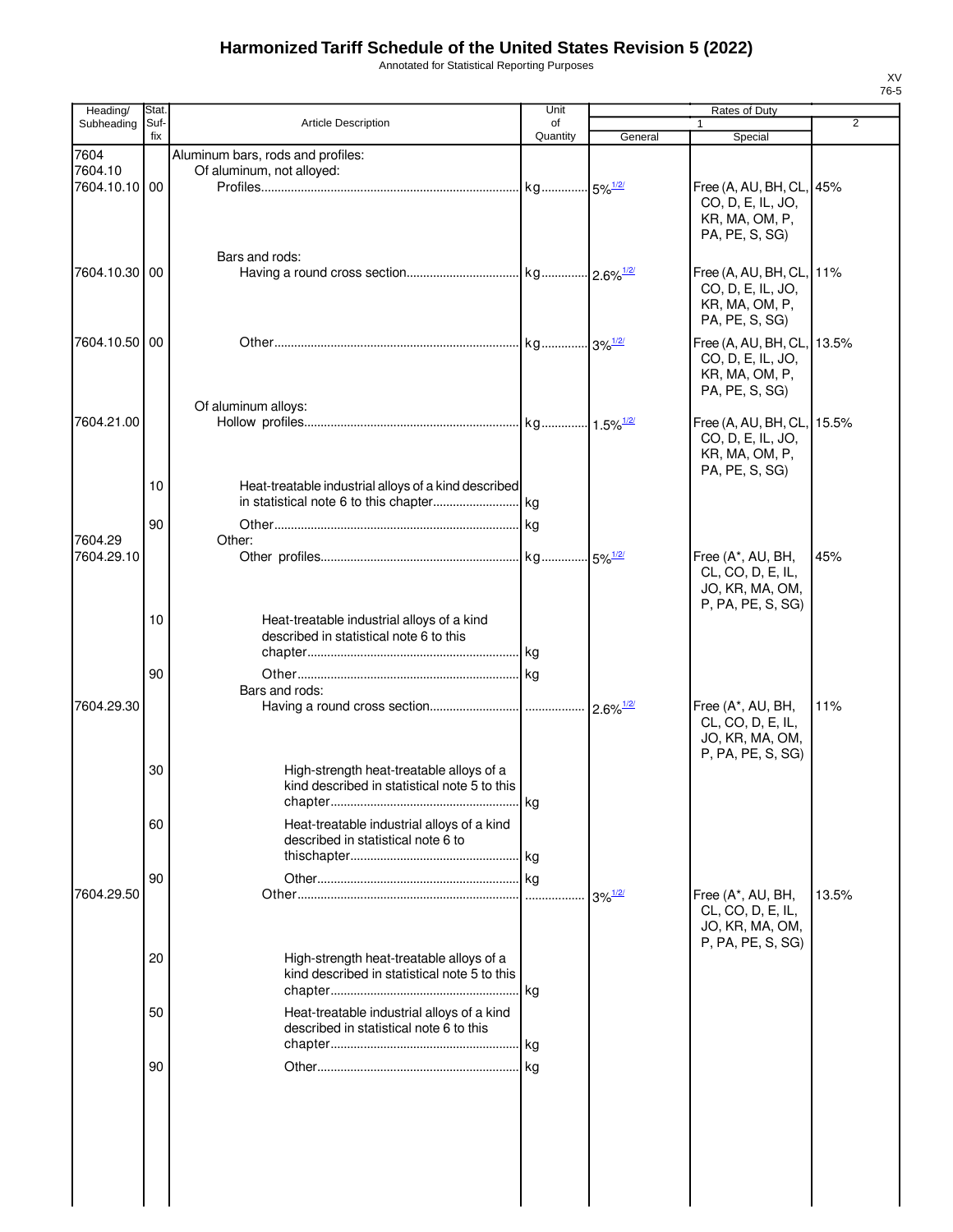Annotated for Statistical Reporting Purposes

| Heading/              | Stat.       |                                                                                                             | Unit                    |         | Rates of Duty                                                                       |     |
|-----------------------|-------------|-------------------------------------------------------------------------------------------------------------|-------------------------|---------|-------------------------------------------------------------------------------------|-----|
| Subheading            | Suf-<br>fix | Article Description                                                                                         | of<br>Quantity          | General | $\mathbf{1}$<br>Special                                                             | 2   |
| 7605<br>7605.11.00 00 |             | Aluminum wire:<br>Of aluminum, not alloyed:<br>Of which the maximum cross-sectional dimension               | kg 2.6% <sup>1/2/</sup> |         | Free (A, AU, BH, CL, 11%<br>CO, D, E, IL, JO,<br>KR, MA, OM, P,<br>PA, PE, S, SG)   |     |
| 7605.19.00 00         |             |                                                                                                             |                         |         | Free (A, AU, BH, CL, 25%<br>CO, D, E, IL, JO,<br>KR, MA, OM, P,<br>PA, PE, S, SG)   |     |
| 7605.21.00 00         |             | Of aluminum alloys:<br>Of which the maximum cross-sectional dimension                                       |                         |         | Free (A, AU, BH, CL, 11%<br>CO, D, E, IL, JO,<br>KR, MA, OM, P,<br>PA, PE, S, SG)   |     |
| 7605.29.00 00         |             |                                                                                                             |                         |         | Free (A*, AU, BH,<br>CL, CO, D, E, IL,<br>JO, KR, MA, OM,<br>P, PA, PE, S, SG)      | 25% |
| 7606                  |             | Aluminum plates, sheets and strip, of a thickness exceeding<br>$0.2$ mm:<br>Rectangular (including square): |                         |         |                                                                                     |     |
| 7606.11<br>7606.11.30 |             | Of aluminum, not alloyed:                                                                                   |                         |         | Free (A, AU, BH, CL, 13.5%<br>CO, D, E, IL, JO,<br>KR, MA, OM, P,<br>PA, PE, S, SG) |     |
| 7606.11.60 00         | 30<br>60    | With a thickness of more than 6.3 mm kg                                                                     |                         |         | Free (A, AU, BH, CL, 9.5%<br>CO, D, E, IL, JO,<br>KR, MA, OM, P,<br>PA, PE, S, SG)  |     |
|                       |             |                                                                                                             |                         |         |                                                                                     |     |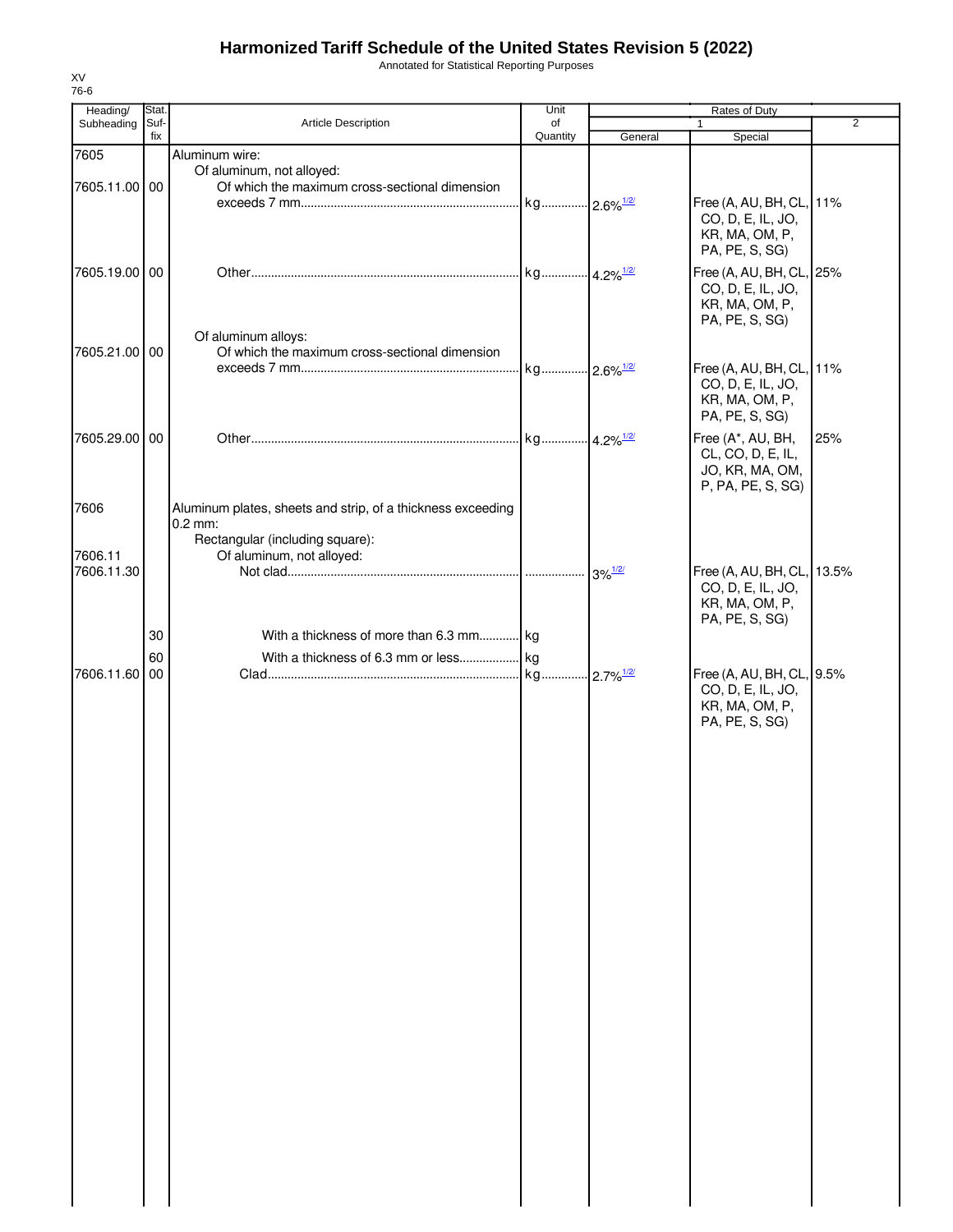Annotated for Statistical Reporting Purposes

|                                                                                       | Unit                                                                                                                                                                     |          | Rates of Duty                                                                   |                                                                        |
|---------------------------------------------------------------------------------------|--------------------------------------------------------------------------------------------------------------------------------------------------------------------------|----------|---------------------------------------------------------------------------------|------------------------------------------------------------------------|
|                                                                                       | of                                                                                                                                                                       |          | $\mathbf{1}$                                                                    | $\overline{2}$                                                         |
| Aluminum plates, sheets and strip, of a thickness exceeding                           |                                                                                                                                                                          |          |                                                                                 |                                                                        |
| Rectangular (including square): (con.)<br>Of aluminum alloys:                         |                                                                                                                                                                          |          |                                                                                 |                                                                        |
|                                                                                       |                                                                                                                                                                          |          | CL, CO, D, E, IL,<br>JO, KR, MA, OM,                                            | 13.5%                                                                  |
| With a thickness of more than 6.3 mm:<br>High-strength heat-treatable alloys of a     |                                                                                                                                                                          |          |                                                                                 |                                                                        |
| Heat-treatable industrial alloys of a kind<br>described in statistical note 6 to this |                                                                                                                                                                          |          |                                                                                 |                                                                        |
| With a thickness of 6.3 mm or less:                                                   |                                                                                                                                                                          |          |                                                                                 |                                                                        |
|                                                                                       |                                                                                                                                                                          |          |                                                                                 |                                                                        |
|                                                                                       |                                                                                                                                                                          |          |                                                                                 |                                                                        |
|                                                                                       |                                                                                                                                                                          |          |                                                                                 |                                                                        |
| Other:<br>Heat-treatable industrial alloys of a                                       |                                                                                                                                                                          |          |                                                                                 |                                                                        |
|                                                                                       |                                                                                                                                                                          |          |                                                                                 |                                                                        |
|                                                                                       |                                                                                                                                                                          |          |                                                                                 |                                                                        |
|                                                                                       |                                                                                                                                                                          |          | CL, CO, D, E, IL,<br>JO, KR, MA, OM,<br>P, PA, PE, S, SG)                       | 30%                                                                    |
| fix<br>15<br>25<br>35<br>45<br>55<br>91<br>96<br>00                                   | Stat.<br>Suf-<br>Article Description<br>0.2 mm: (con.)<br>kind described in statistical note 5 to this<br>Aluminum can stock:<br>kind described in statistical note 6 to | Quantity | General<br>$3\%$ <sup><math>\frac{1}{2}</math></sup><br>$6.5\%$ <sup>1/2/</sup> | Special<br>Free (A*, AU, BH,<br>P, PA, PE, S, SG)<br>Free (A*, AU, BH, |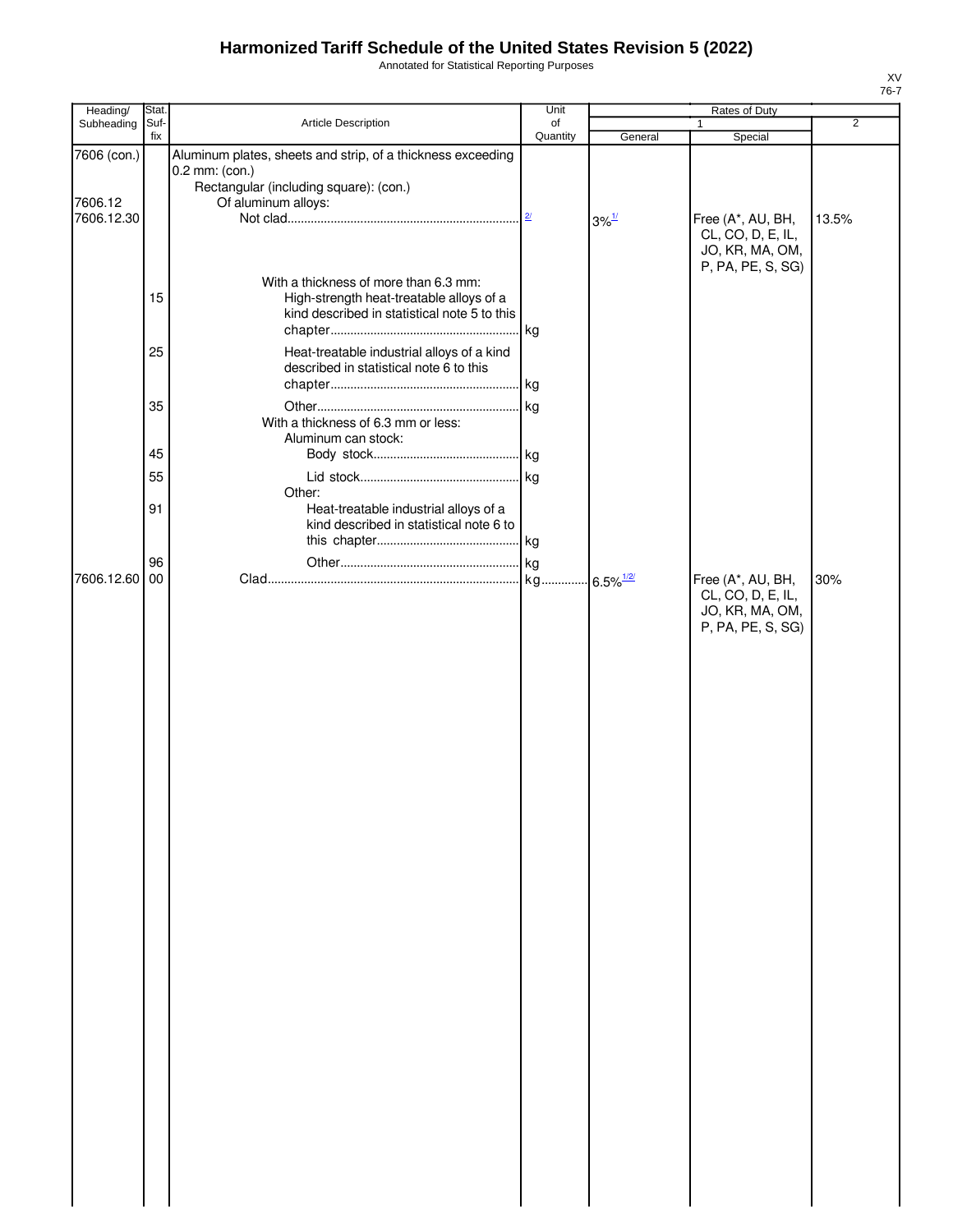Annotated for Statistical Reporting Purposes

| Heading/              | Stat.       |                                                                               | Unit           |                          | Rates of Duty                                                                     |                |
|-----------------------|-------------|-------------------------------------------------------------------------------|----------------|--------------------------|-----------------------------------------------------------------------------------|----------------|
| Subheading            | Suf-<br>fix | Article Description                                                           | of<br>Quantity | General                  | $\mathbf{1}$<br>Special                                                           | $\overline{2}$ |
| 7606 (con.)           |             | Aluminum plates, sheets and strip, of a thickness exceeding<br>0.2 mm: (con.) |                |                          |                                                                                   |                |
|                       |             | Other:                                                                        |                |                          |                                                                                   |                |
| 7606.91<br>7606.91.30 |             | Of aluminum, not alloyed:                                                     |                |                          | Free (A, AU, BH, CL, 13.5%<br>CO, D, E, IL, JO,<br>KR, MA, OM, P,                 |                |
|                       |             |                                                                               |                |                          | PA, PE, S, SG)                                                                    |                |
|                       | 55          | With a thickness of more than 6.3 mm kg                                       |                |                          |                                                                                   |                |
| 7606.91.60            | 95          |                                                                               |                |                          | Free (A, AU, BH, CL, 9.5%                                                         |                |
|                       |             |                                                                               |                |                          | CO, D, E, IL, JO,<br>KR, MA, OM, P,<br>PA, PE, S, SG)                             |                |
|                       | 55          | With a thickness of more than 6.3 mm kg                                       |                |                          |                                                                                   |                |
| 7606.92               | 95          |                                                                               |                |                          |                                                                                   |                |
| 7606.92.30            |             | Of aluminum alloys:                                                           |                |                          | Free (A, AU, BH, CL, 13.5%<br>CO, D, E, IL, JO,<br>KR, MA, OM, P,                 |                |
|                       | 25          | With a thickness of more than 6.3 mm kg                                       |                |                          | PA, PE, S, SG)                                                                    |                |
|                       | 35          |                                                                               |                |                          |                                                                                   |                |
| 7606.92.60            |             |                                                                               |                | $.6.5\%$ <sup>1/2/</sup> | Free (A, AU, BH, CL, 30%<br>CO, D, E, IL, JO,<br>KR, MA, OM, P,<br>PA, PE, S, SG) |                |
|                       | 55          | With a thickness of more than 6.3 mm kg                                       |                |                          |                                                                                   |                |
|                       | 95          | With a thickness of 6.3 mm or less kg                                         |                |                          |                                                                                   |                |
|                       |             |                                                                               |                |                          |                                                                                   |                |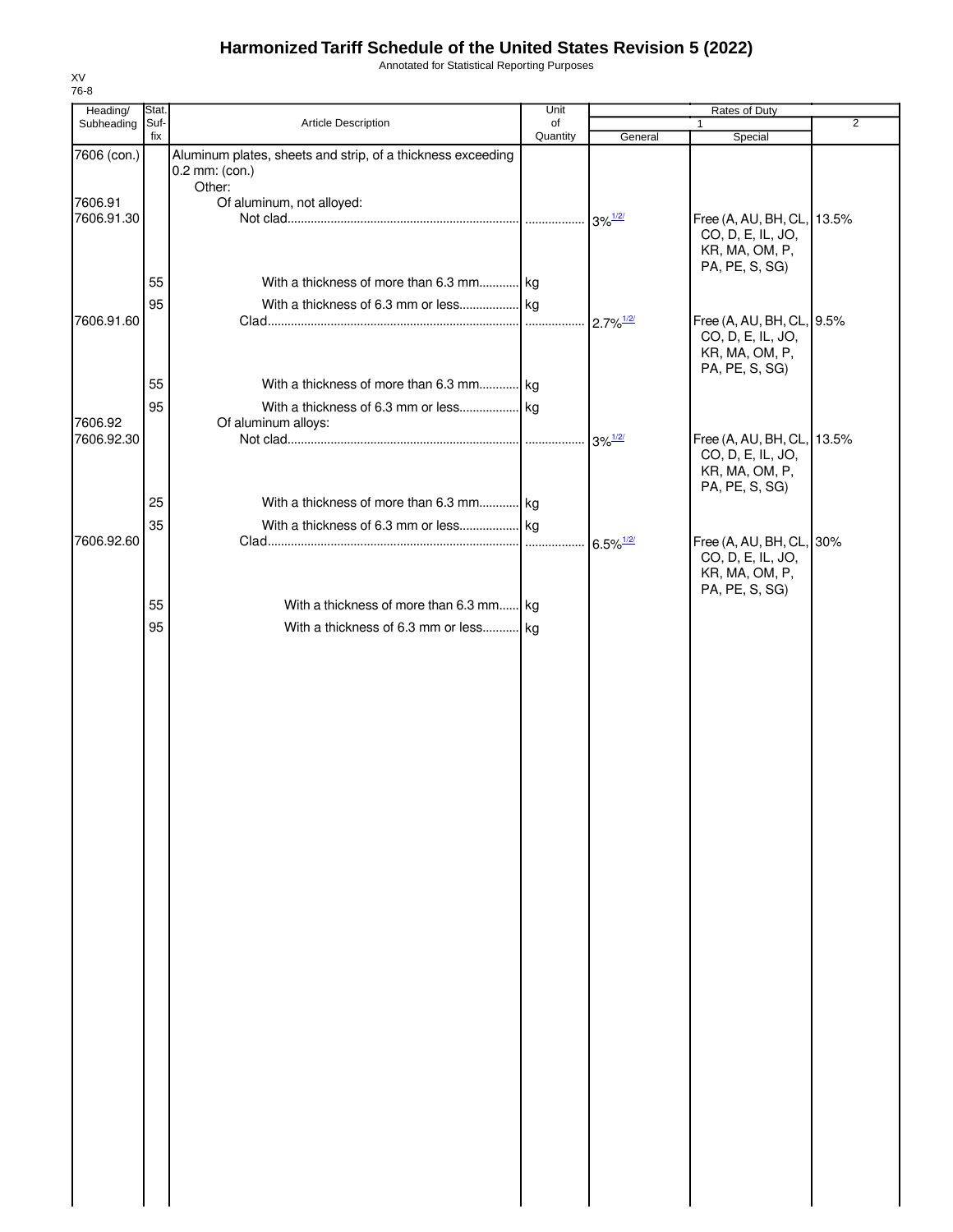Annotated for Statistical Reporting Purposes

| Heading/                 | <b>Stat</b> |                                                                                                                                                                                                   | Unit                 |                                    | Rates of Duty                                                                                         |       |
|--------------------------|-------------|---------------------------------------------------------------------------------------------------------------------------------------------------------------------------------------------------|----------------------|------------------------------------|-------------------------------------------------------------------------------------------------------|-------|
| Subheading               | Suf-<br>fix | <b>Article Description</b>                                                                                                                                                                        | of<br>Quantity       | General                            | Special                                                                                               | 2     |
| 7607                     |             | Aluminum foil (whether or not printed, or backed with paper,<br>paperboard, plastics or similar backing materials) of a<br>thickness (excluding any backing) not exceeding 0.2 mm:<br>Not backed: |                      |                                    |                                                                                                       |       |
| 7607.11                  |             | Rolled but not further worked:<br>Of a thickness not exceeding 0.15 mm:                                                                                                                           |                      |                                    |                                                                                                       |       |
| 7607.11.30               | 00          | Of a thickness not exceeding 0.01 mm kg 5.8% <sup>1/2/</sup>                                                                                                                                      |                      |                                    | Free (A*, AU, BH,<br>CL, CO, D, E, IL,<br>JO, KR, MA, OM,<br>P, PA, PE, S, SG)                        | 40%   |
| 7607.11.60               |             |                                                                                                                                                                                                   |                      |                                    | Free (A*, AU, BH,<br>CL, CO, D, E, IL,<br>JO, KR, MA, OM,<br>P, PA, PE, S, SG)                        | 40%   |
|                          | 10          | Boxed aluminium foil weighing not more                                                                                                                                                            | m <sup>2</sup>       |                                    |                                                                                                       |       |
|                          | 90          |                                                                                                                                                                                                   | kg<br>m <sup>2</sup> |                                    |                                                                                                       |       |
| 7607.11.90               |             |                                                                                                                                                                                                   |                      | $3\%$ <sup><math>1/2/</math></sup> | Free (A*, AU, BH,<br>CL, CO, D, E, IL,<br>JO, KR, MA, OM,<br>P, PA, PE, S, SG)                        | 13.5% |
|                          | 30          | Aluminum can stock:                                                                                                                                                                               |                      |                                    |                                                                                                       |       |
|                          | 60<br>90    |                                                                                                                                                                                                   |                      |                                    |                                                                                                       |       |
| 7607.19<br>7607.19.10    | 00          | Other:                                                                                                                                                                                            |                      |                                    | Free (A, AU, BH, CL, 40%<br>CO, D, E, IL, JO,<br>KR, MA, OM, P,                                       |       |
| 7607.19.30 00            |             | Other:<br>Cut to shape, of a thickness not exceeding                                                                                                                                              |                      |                                    | PA, PE, S, SG)<br>Free (A, AU, BH, CL, 45%<br>CO, D, E, IL, JO,<br>KR, MA, OM, P,<br>PA, PE, S, SG)   |       |
| 7607.19.60 00            |             |                                                                                                                                                                                                   |                      |                                    | Free (A, AU, BH, CL, 13.5%<br>CO, D, E, IL, JO,<br>KR, MA, OM, P,                                     |       |
| 7607.20<br>7607.20.10 00 |             | Backed:<br>Covered or decorated with a character, design, fancy                                                                                                                                   |                      |                                    | PA, PE, S, SG)<br>Free (A, AU, BH, CL, 22.5%<br>CO, D, E, IL, JO,<br>KR, MA, OM, P,<br>PA, PE, S, SG) |       |
| 7607.20.50 00            |             |                                                                                                                                                                                                   |                      | - Free <sup>1/2/</sup>             |                                                                                                       | 23%   |
|                          |             |                                                                                                                                                                                                   |                      |                                    |                                                                                                       |       |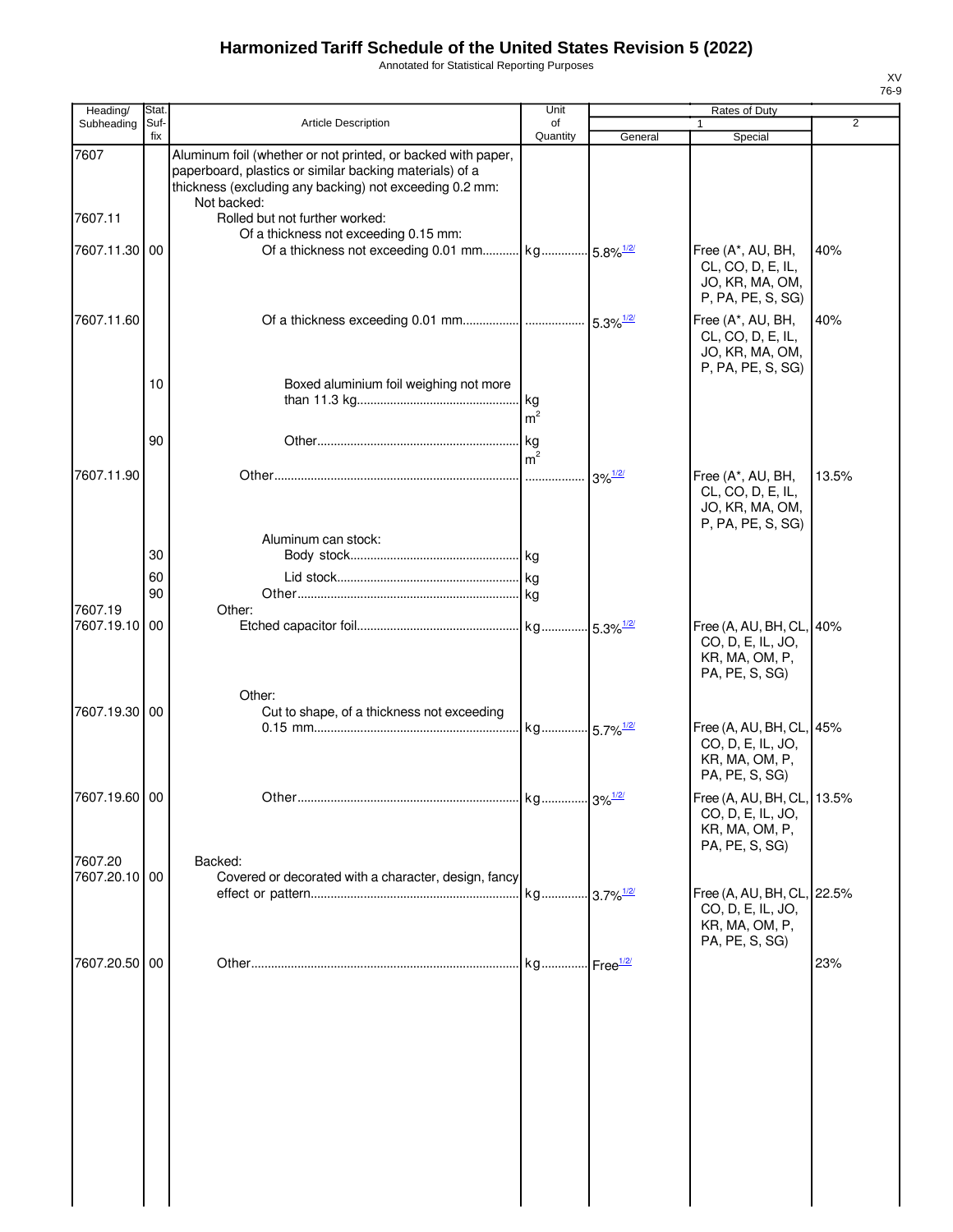Annotated for Statistical Reporting Purposes

| Heading/           | Stat.       |                                                                                                                                                                                                                                                                                                                                                                                                                                                           | Unit           |                         | Rates of Duty                                                                                         |     |
|--------------------|-------------|-----------------------------------------------------------------------------------------------------------------------------------------------------------------------------------------------------------------------------------------------------------------------------------------------------------------------------------------------------------------------------------------------------------------------------------------------------------|----------------|-------------------------|-------------------------------------------------------------------------------------------------------|-----|
| Subheading         | Suf-<br>fix | <b>Article Description</b>                                                                                                                                                                                                                                                                                                                                                                                                                                | of<br>Quantity | General                 | $\mathbf{1}$<br>Special                                                                               | 2   |
| 7608<br>7608.10.00 |             | Aluminum tubes and pipes:                                                                                                                                                                                                                                                                                                                                                                                                                                 |                | $5.7\%$ <sup>1/2/</sup> | Free (A, AU, B, BH, 45%<br>C, CL, CO, D, E, IL,<br>JO, KR, MA, OM,<br>P, PA, PE, S, SG) $\frac{4}{2}$ |     |
| 7608.20.00         | 30<br>90    |                                                                                                                                                                                                                                                                                                                                                                                                                                                           |                | $5.7\%$ <sup>1/2/</sup> | Free (A, AU, B, BH, 45%<br>C, CL, CO, D, E, IL,<br>JO, KR, MA, OM,                                    |     |
|                    | 30<br>90    |                                                                                                                                                                                                                                                                                                                                                                                                                                                           |                |                         | P, PA, PE, S, SG) $^{4}$                                                                              |     |
| 7609.00.00         |             | 00 Aluminum tube or pipe fittings (for example, couplings, elbows,                                                                                                                                                                                                                                                                                                                                                                                        |                |                         | Free (A, AU, B, BH, 45%<br>CL, CO, D, E, IL,<br>JO, KR, MA, OM,<br>P, PA, PE, S, SG)                  |     |
| 7610<br>7610.10.00 |             | Aluminum structures (excluding prefabricated buildings of<br>heading 9406) and parts of structures (for example, bridges<br>and bridge-sections, towers, lattice masts, roofs, roofing<br>frameworks, doors and windows and their frames and<br>thresholds for doors, balustrades, pillars and columns);<br>aluminum plates, rods, profiles, tubes and the like, prepared<br>for use in structures:<br>Doors, windows and their frames and thresholds for |                |                         |                                                                                                       |     |
|                    |             |                                                                                                                                                                                                                                                                                                                                                                                                                                                           |                | $5.7\%$ <sup>1/</sup>   | Free (A, AU, BH, CL, 45%<br>CO, D, E, IL, JO,<br>KR, MA, OM, P,<br>PA, PE, S, SG)                     |     |
|                    | 10          |                                                                                                                                                                                                                                                                                                                                                                                                                                                           |                |                         |                                                                                                       |     |
|                    | 20          |                                                                                                                                                                                                                                                                                                                                                                                                                                                           |                |                         |                                                                                                       |     |
| 7610.90.00         | 30          |                                                                                                                                                                                                                                                                                                                                                                                                                                                           |                | $5.7\%$ <sup>3/</sup>   | Free (A*, AU, BH,<br>CL, CO, D, E, IL,<br>JO, KR, MA, OM,<br>P, PA, PE, S, SG)                        | 45% |
|                    | 20          | Sheet-metal roofing, siding, flooring, and roof guttering                                                                                                                                                                                                                                                                                                                                                                                                 |                |                         |                                                                                                       |     |
|                    | 40          |                                                                                                                                                                                                                                                                                                                                                                                                                                                           |                |                         |                                                                                                       |     |
|                    | 60          | Other:                                                                                                                                                                                                                                                                                                                                                                                                                                                    |                |                         |                                                                                                       |     |
|                    | 80          |                                                                                                                                                                                                                                                                                                                                                                                                                                                           |                |                         |                                                                                                       |     |
| 7611.00.00         |             | Aluminum reservoirs, tanks, vats and similar containers, for<br>any material (other than compressed or liquefied gas), of a<br>capacity exceeding 300 liters, whether or not lined or heat<br>insulated, but not fitted with mechanical or thermal                                                                                                                                                                                                        |                |                         | Free (A, AU, BH, CL, 45%                                                                              |     |
|                    |             |                                                                                                                                                                                                                                                                                                                                                                                                                                                           |                |                         | CO, D, E, IL, JO,<br>KR, MA, OM, P,<br>PA, PE, S, SG)                                                 |     |
|                    | 30<br>90    |                                                                                                                                                                                                                                                                                                                                                                                                                                                           |                |                         |                                                                                                       |     |
|                    |             |                                                                                                                                                                                                                                                                                                                                                                                                                                                           |                |                         |                                                                                                       |     |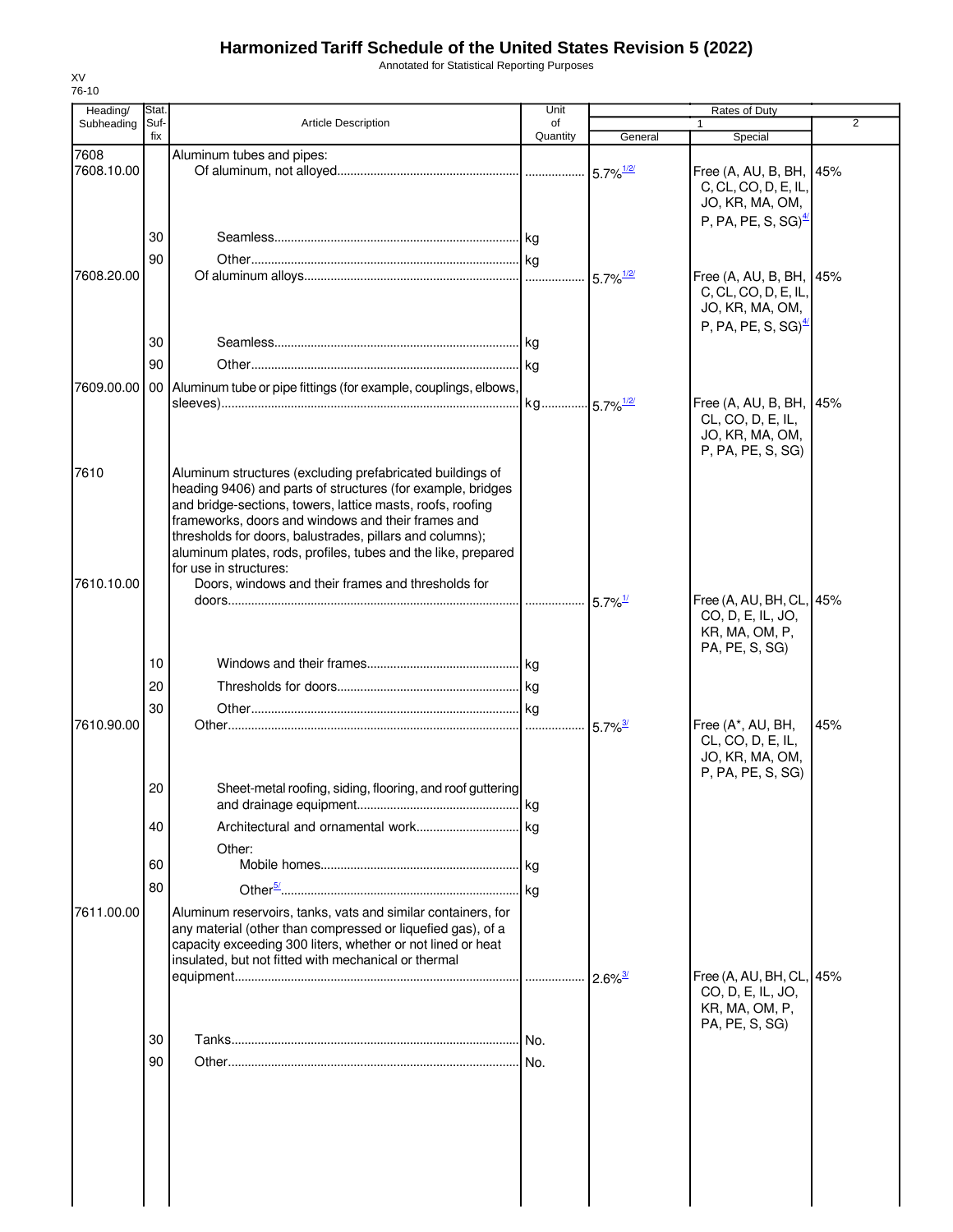Annotated for Statistical Reporting Purposes

| Heading/              | Stat.       |                                                                                                                                                                                                                                                                                                                            | Unit                    |                         | Rates of Duty                                                                         |                |
|-----------------------|-------------|----------------------------------------------------------------------------------------------------------------------------------------------------------------------------------------------------------------------------------------------------------------------------------------------------------------------------|-------------------------|-------------------------|---------------------------------------------------------------------------------------|----------------|
| Subheading            | Suf-<br>fix | <b>Article Description</b>                                                                                                                                                                                                                                                                                                 | of<br>Quantity          | General                 | 1<br>Special                                                                          | $\overline{2}$ |
| 7612<br>7612.10.00    | 00          | Aluminum casks, drums, cans, boxes and similar containers<br>(including rigid or collapsible tubular containers), for any<br>material (other than compressed or liquefied gas), of a capacity<br>not exceeding 300 liters, whether or not lined or heat insulated,<br>but not fitted with mechanical or thermal equipment: |                         |                         | Free (A, AU, BH, CL, 45%<br>CO, D, E, IL, JO,<br>KR, MA, OM, P,<br>PA, PE, S, SG)     |                |
| 7612.90<br>7612.90.10 |             | Other:                                                                                                                                                                                                                                                                                                                     |                         |                         | Free (A*, AU, BH,<br>CL, CO, D, E, IL,<br>JO, KR, MA, OM,<br>P, PA, PE, S, SG)        | 45%            |
|                       | 30          | Cans of a capacity not exceeding 355 ml No.                                                                                                                                                                                                                                                                                |                         |                         |                                                                                       |                |
|                       | 60          | Cans of a capacity exceeding 355 ml but less than                                                                                                                                                                                                                                                                          |                         |                         |                                                                                       |                |
|                       | 90          |                                                                                                                                                                                                                                                                                                                            |                         |                         |                                                                                       |                |
| 7612.90.50            | 00          |                                                                                                                                                                                                                                                                                                                            |                         |                         |                                                                                       | 25%            |
| 7613.00.00            |             |                                                                                                                                                                                                                                                                                                                            |                         |                         | Free (A, AU, BH, CL, 25%<br>CO, D, E, IL, JO,<br>KR, MA, OM, P,<br>PA, PE, S, SG)     |                |
| 7614<br>7614.10       |             | Stranded wire, cables, plaited bands and the like, including<br>slings and similar articles, of aluminum, not electrically<br>insulated:<br>With steel core:                                                                                                                                                               |                         |                         |                                                                                       |                |
| 7614.10.10            | 00          |                                                                                                                                                                                                                                                                                                                            |                         |                         | Free (A+, AU, BH,<br>CL, CO, D, E, IL,<br>JO, KR, MA, OM,<br>P, PA, PE, S, SG)        | 35%            |
| 7614.10.50 00         |             |                                                                                                                                                                                                                                                                                                                            |                         |                         | Free (A*, AU, B, BH, 35%<br>CL, CO, D, E, IL,<br>JO, KR, MA, OM,<br>P, PA, PE, S, SG) |                |
| 7614.90               |             | Other:                                                                                                                                                                                                                                                                                                                     |                         |                         |                                                                                       |                |
| 7614.90.20            |             | Not fitted with fittings and not made up into articles:                                                                                                                                                                                                                                                                    |                         |                         | Free (A, AU, BH, CL, 35%<br>CO, D, E, IL, JO,<br>KR, MA, OM, P,<br>PA, PE, S, SG)     |                |
|                       | 30          | With a cross-sectional area less than 240                                                                                                                                                                                                                                                                                  |                         |                         |                                                                                       |                |
|                       | 60          | With a cross-sectional area greater than or                                                                                                                                                                                                                                                                                | . kg                    |                         |                                                                                       |                |
| 7614.90.40            | 00          |                                                                                                                                                                                                                                                                                                                            | kg 4.9% <sup>3/2/</sup> |                         | Free (A+, AU, BH,<br>CL, CO, D, E, IL,<br>JO, KR, MA, OM,<br>P, PA, PE, S, SG)        | 35%            |
| 7614.90.50            | 00          | Fitted with fittings or made up into articles kg                                                                                                                                                                                                                                                                           |                         | $5.7\%$ <sup>3/2/</sup> | Free (A, AU, B, BH,<br>CL, CO, D, E, IL,<br>JO, KR, MA, OM,<br>P, PA, PE, S, SG)      | 45%            |
|                       |             |                                                                                                                                                                                                                                                                                                                            |                         |                         |                                                                                       |                |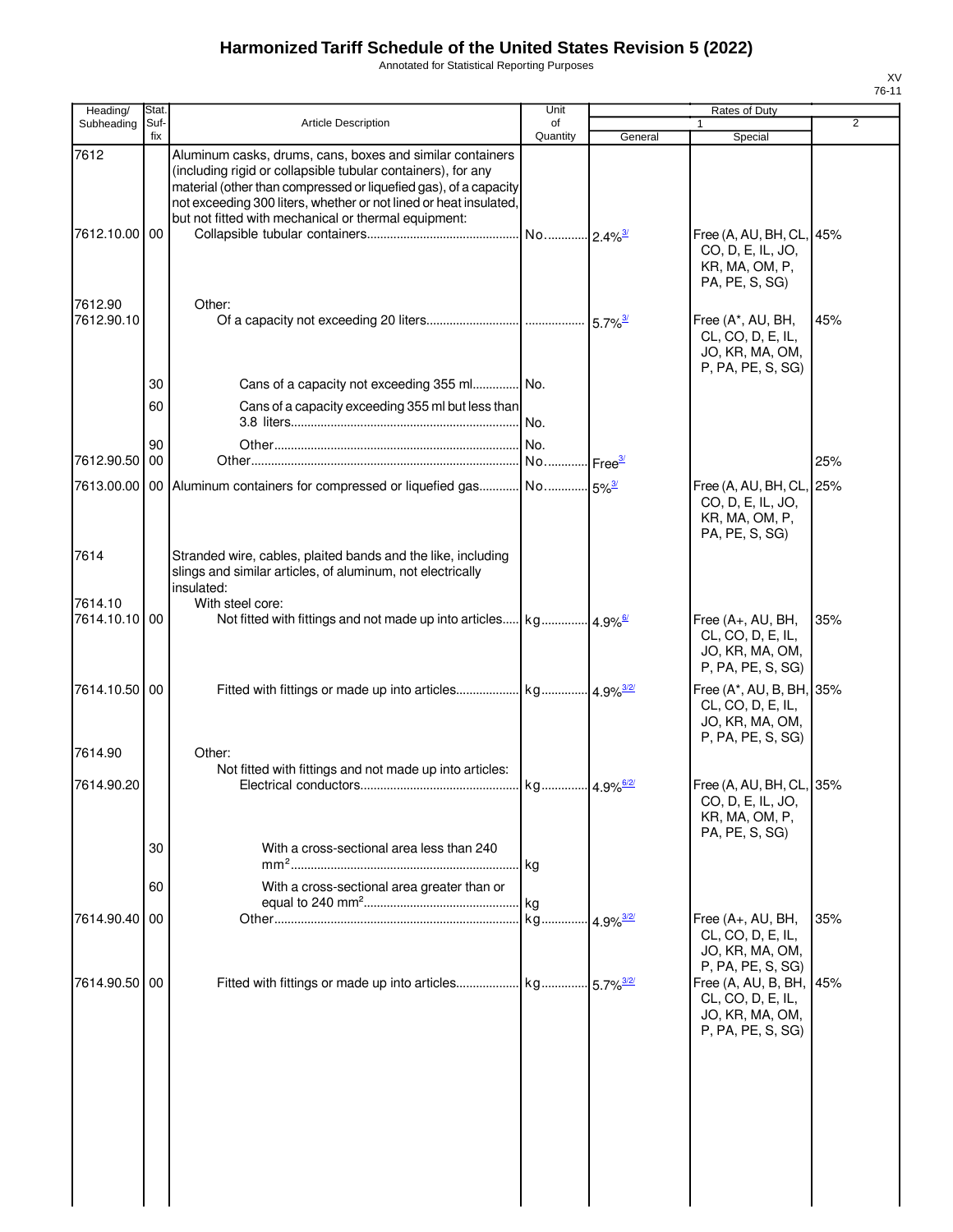Annotated for Statistical Reporting Purposes

| Heading/      | Stat. |                                                                                                                                                                                                                  | Unit      |                       | Rates of Duty                                                                  |                |
|---------------|-------|------------------------------------------------------------------------------------------------------------------------------------------------------------------------------------------------------------------|-----------|-----------------------|--------------------------------------------------------------------------------|----------------|
| Subheading    | Suf-  | Article Description                                                                                                                                                                                              | of        |                       | $\mathbf{1}$                                                                   | $\overline{2}$ |
|               | fix   |                                                                                                                                                                                                                  | Quantity  | General               | Special                                                                        |                |
| 7615          |       | Table, kitchen or other household articles and parts thereof,<br>of aluminum; pot scourers and scouring or polishing pads,<br>gloves and the like, of aluminum; sanitary ware and parts<br>thereof, of aluminum: |           |                       |                                                                                |                |
| 7615.10       |       | Table, kitchen or other household articles and parts thereof;<br>pot scourers and scouring or polishing pads, gloves and<br>the like:                                                                            |           |                       |                                                                                |                |
| 7615.10.11 00 |       | Pot scourers and scouring or polishing pads, gloves                                                                                                                                                              |           |                       | Free (A*, AU, BH,<br>CL, CO, D, E, IL,<br>JO, KR, MA, OM,<br>P, PA, PE, S, SG) | 45.5%          |
|               |       | Other:<br>Cooking and kitchen ware:<br>Enameled or glazed or containing nonstick<br>interior finishes:                                                                                                           |           |                       |                                                                                |                |
| 7615.10.20    |       |                                                                                                                                                                                                                  |           | $3.1\%$ <sup>7/</sup> | Free (A*, AU, BH,<br>CL, CO, D, E, IL,<br>JO, KR, MA, OM,<br>P, PA, PE, S, SG) | 45.5%          |
|               | 15    | Bakeware (cookware not suitable for                                                                                                                                                                              | No.<br>kg |                       |                                                                                |                |
|               | 25    |                                                                                                                                                                                                                  | No.<br>kg |                       |                                                                                |                |
| 7615.10.30    |       |                                                                                                                                                                                                                  |           | $3.1\%$ <sup>1/</sup> | Free (A*, AU, BH,<br>CL, CO, D, E, IL,<br>JO, KR, MA, OM,<br>P, PA, PE, S, SG) | 45.5%          |
|               | 15    | Bakeware (cookware not suitable for                                                                                                                                                                              | No.<br>kg |                       |                                                                                |                |
|               | 25    |                                                                                                                                                                                                                  | No.<br>kg |                       |                                                                                |                |
|               |       |                                                                                                                                                                                                                  |           |                       |                                                                                |                |
|               |       |                                                                                                                                                                                                                  |           |                       |                                                                                |                |
|               |       |                                                                                                                                                                                                                  |           |                       |                                                                                |                |
|               |       |                                                                                                                                                                                                                  |           |                       |                                                                                |                |
|               |       |                                                                                                                                                                                                                  |           |                       |                                                                                |                |
|               |       |                                                                                                                                                                                                                  |           |                       |                                                                                |                |
|               |       |                                                                                                                                                                                                                  |           |                       |                                                                                |                |
|               |       |                                                                                                                                                                                                                  |           |                       |                                                                                |                |
|               |       |                                                                                                                                                                                                                  |           |                       |                                                                                |                |
|               |       |                                                                                                                                                                                                                  |           |                       |                                                                                |                |
|               |       |                                                                                                                                                                                                                  |           |                       |                                                                                |                |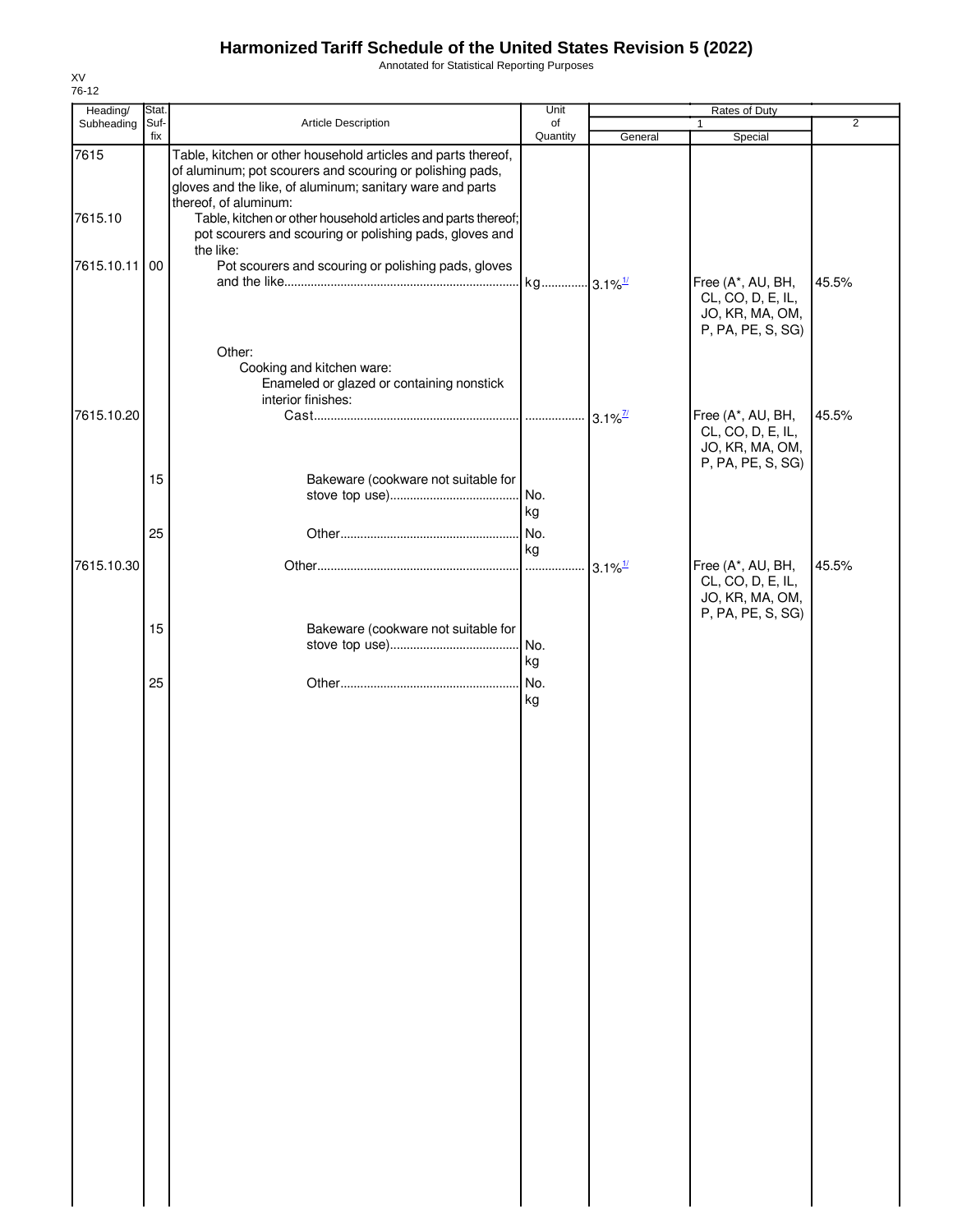Annotated for Statistical Reporting Purposes

| Heading/                         | Stat.       |                                                                                                                                                                                                                                                                                                                                                                                                                                                                                                          | Unit             |                        | <b>Rates of Duty</b>                                                                                |                |
|----------------------------------|-------------|----------------------------------------------------------------------------------------------------------------------------------------------------------------------------------------------------------------------------------------------------------------------------------------------------------------------------------------------------------------------------------------------------------------------------------------------------------------------------------------------------------|------------------|------------------------|-----------------------------------------------------------------------------------------------------|----------------|
| Subheading                       | Suf-<br>fix | Article Description                                                                                                                                                                                                                                                                                                                                                                                                                                                                                      | of<br>Quantity   | General                | 1<br>Special                                                                                        | $\overline{2}$ |
| 7615 (con.)<br>7615.10<br>(con.) |             | Table, kitchen or other household articles and parts thereof,<br>of aluminum; pot scourers and scouring or polishing pads,<br>gloves and the like, of aluminum; sanitary ware and parts<br>thereof, of aluminum: (con.)<br>Table, kitchen or other household articles and parts thereof;<br>pot scourers and scouring or polishing pads, gloves and<br>the like: (con.)<br>Other: (con.)<br>Cooking and kitchen ware: (con.)<br>Not enameled or glazed and not containing<br>nonstick interior finishes: |                  |                        |                                                                                                     |                |
| 7615.10.50                       | 20          |                                                                                                                                                                                                                                                                                                                                                                                                                                                                                                          |                  |                        | Free (A*, AU, BH,<br>CL, CO, D, E, IL,<br>JO, KR, MA, OM,<br>P, PA, PE, S, SG)                      | 45.5%          |
|                                  | 40          | Bakeware (cookware not suitable for                                                                                                                                                                                                                                                                                                                                                                                                                                                                      | No.<br>kg        |                        |                                                                                                     |                |
| 7615.10.71                       |             |                                                                                                                                                                                                                                                                                                                                                                                                                                                                                                          | kg               | $3.1\%$ <sup>7/2</sup> | Free (A*, AU, BH,<br>CL, CO, D, E, IL,<br>JO, KR, MA, OM,<br>P, PA, PE, S, SG)                      | 45.5%          |
|                                  | 25          | Containers suitable for food<br>preparation, baking, reheating or<br>storage, 0.04 mm or more but not over<br>0.22 mm in thickness                                                                                                                                                                                                                                                                                                                                                                       | No.<br>kg        |                        |                                                                                                     |                |
|                                  | 30          | Other cookware:<br>Bakeware (cookware not suitable<br>for stove top use)                                                                                                                                                                                                                                                                                                                                                                                                                                 | No.<br>kg        |                        |                                                                                                     |                |
|                                  | 55<br>80    |                                                                                                                                                                                                                                                                                                                                                                                                                                                                                                          | No.<br>kg<br>No. |                        |                                                                                                     |                |
| 7615.10.91                       | 00          |                                                                                                                                                                                                                                                                                                                                                                                                                                                                                                          | kg               |                        | Free (A*, AU, BH,<br>CL, CO, D, E, IL,<br>JO, KR, MA, OM,                                           | 45.5%          |
| 7615.20.00 00                    |             |                                                                                                                                                                                                                                                                                                                                                                                                                                                                                                          |                  |                        | P, PA, PE, S, SG)<br>Free (A*, AU, BH,<br>CL, CO, D, E, IL,<br>JO, KR, MA, OM,<br>P, PA, PE, S, SG) | 45.5%          |
|                                  |             |                                                                                                                                                                                                                                                                                                                                                                                                                                                                                                          |                  |                        |                                                                                                     |                |
|                                  |             |                                                                                                                                                                                                                                                                                                                                                                                                                                                                                                          |                  |                        |                                                                                                     |                |
|                                  |             |                                                                                                                                                                                                                                                                                                                                                                                                                                                                                                          |                  |                        |                                                                                                     |                |
|                                  |             |                                                                                                                                                                                                                                                                                                                                                                                                                                                                                                          |                  |                        |                                                                                                     |                |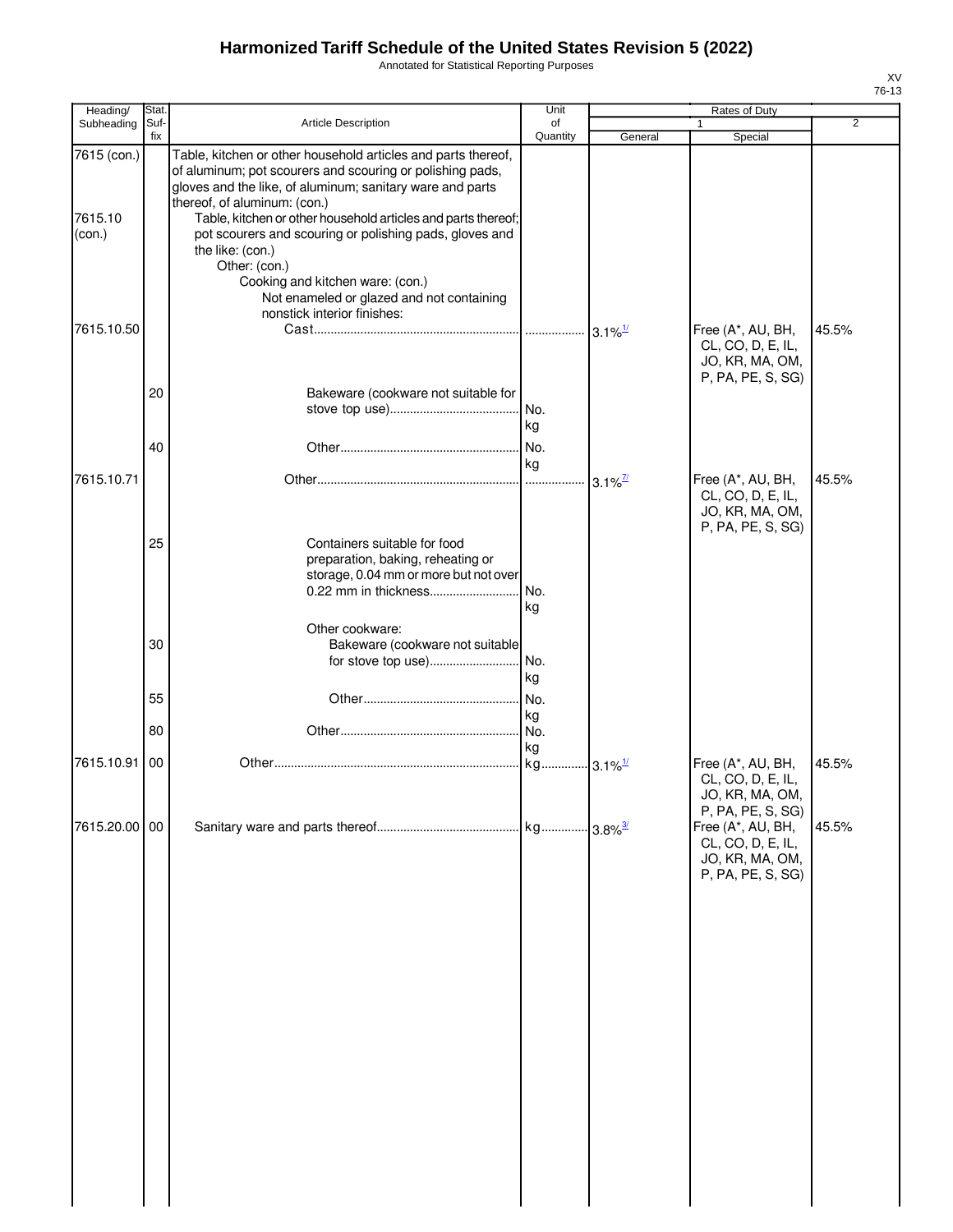Annotated for Statistical Reporting Purposes

| Heading/        | Stat.       |                                                                                                                                                       | Unit           |                     |                                                                                                    |                |
|-----------------|-------------|-------------------------------------------------------------------------------------------------------------------------------------------------------|----------------|---------------------|----------------------------------------------------------------------------------------------------|----------------|
| Subheading      | Suf-<br>fix | Article Description                                                                                                                                   | of<br>Quantity | General             | 1<br>Special                                                                                       | $\overline{2}$ |
| 7616<br>7616.10 |             | Other articles of aluminum:<br>Nails, tacks, staples (other than those of heading 8305),<br>screws, bolts, nuts, screw hooks, rivets, cotters, cotter |                |                     |                                                                                                    |                |
| 7616.10.10 00   |             | pins, washers and similar articles:                                                                                                                   |                |                     | Free (A, AU, BH, CL, 45%<br>CO, D, E, IL, JO,<br>KR, MA, OM, P,<br>PA, PE, S, SG)                  |                |
| 7616.10.30 00   |             |                                                                                                                                                       |                |                     | Free (A, AU, B, BH, 45%<br>CL, CO, D, E, IL,<br>JO, KR, MA, OM,<br>P, PA, PE, S, SG)               |                |
| 7616.10.50 00   |             |                                                                                                                                                       |                |                     | Free (A, AU, B, BH, 45%<br>CL, CO, D, E, IL,<br>JO, KR, MA, OM,<br>P, PA, PE, S, SG)               |                |
| 7616.10.70      |             | Other:<br>Having shanks, threads or holes over 6 mm in                                                                                                |                |                     |                                                                                                    |                |
|                 |             |                                                                                                                                                       |                |                     | Free (A, AU, B, BH, 45%<br>CL, CO, D, E, IL,<br>JO, KR, MA, OM,<br>P, PA, PE, S, SG)<br>2.75% (JP) |                |
|                 | 30          |                                                                                                                                                       |                |                     |                                                                                                    |                |
|                 | 90          |                                                                                                                                                       |                |                     |                                                                                                    |                |
| 7616.10.90      |             |                                                                                                                                                       |                | $6\%$ <sup>3/</sup> | Free (A, AU, B, BH, 45%<br>CL, CO, D, E, IL,<br>JO, KR, MA, OM,<br>P, PA, PE, S, SG)               |                |
|                 | 30          |                                                                                                                                                       |                |                     |                                                                                                    |                |
|                 | 90          |                                                                                                                                                       |                |                     |                                                                                                    |                |
|                 |             |                                                                                                                                                       |                |                     |                                                                                                    |                |
|                 |             |                                                                                                                                                       |                |                     |                                                                                                    |                |
|                 |             |                                                                                                                                                       |                |                     |                                                                                                    |                |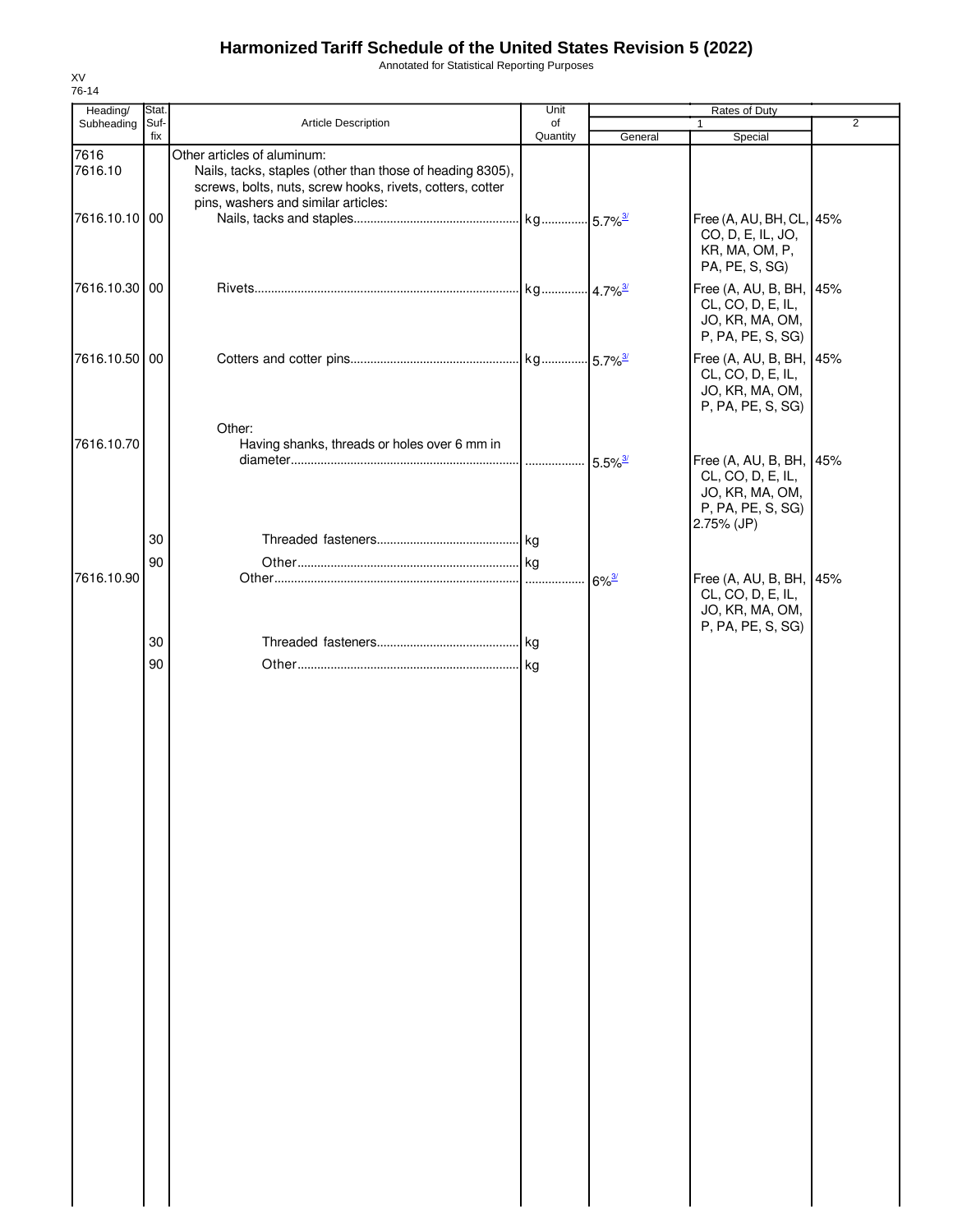Annotated for Statistical Reporting Purposes

| Heading/                 | Stat. |                                                                                                                                 | Unit     | Rates of Duty |                                                                                       |                |  |
|--------------------------|-------|---------------------------------------------------------------------------------------------------------------------------------|----------|---------------|---------------------------------------------------------------------------------------|----------------|--|
| Subheading               | Suf-  | Article Description                                                                                                             | of       |               | $\mathbf{1}$                                                                          | $\overline{2}$ |  |
| 7616 (con.)              | fix   | Other articles of aluminum: (con.)                                                                                              | Quantity | General       | Special                                                                               |                |  |
| 7616.91.00 00            |       | Other:                                                                                                                          |          |               | Free (A*, AU, B, BH, 45%<br>CL, CO, D, E, IL,<br>JO, KR, MA, OM,<br>P, PA, PE, S, SG) |                |  |
| 7616.99<br>7616.99.10 00 |       | Other:                                                                                                                          |          |               |                                                                                       | 45%            |  |
| 7616.99.51               |       |                                                                                                                                 |          |               | Free (A*, AU, B, BH, 45%<br>CL, CO, D, E, IL,<br>JO, KR, MA, OM,<br>P, PA, PE, S, SG) |                |  |
|                          | 20    | Laminated goods consisting of 2 or more<br>flat-rolled sheets of aluminum held together<br>with an adhesive or having a core of |          |               |                                                                                       |                |  |
|                          | 30    |                                                                                                                                 |          |               |                                                                                       |                |  |
|                          |       |                                                                                                                                 |          |               |                                                                                       |                |  |
|                          | 40    |                                                                                                                                 |          |               |                                                                                       |                |  |
|                          | 50    | Hangers and supports for pipes and                                                                                              |          |               |                                                                                       |                |  |
|                          |       |                                                                                                                                 |          |               |                                                                                       |                |  |
|                          | 60    | Other:                                                                                                                          |          |               |                                                                                       |                |  |
|                          | 70    |                                                                                                                                 |          |               |                                                                                       |                |  |
|                          |       |                                                                                                                                 |          |               |                                                                                       |                |  |
|                          | 75    | Other:                                                                                                                          |          |               |                                                                                       |                |  |
|                          | 90    |                                                                                                                                 |          |               |                                                                                       |                |  |
|                          |       |                                                                                                                                 |          |               |                                                                                       |                |  |
|                          |       |                                                                                                                                 |          |               |                                                                                       |                |  |
|                          |       |                                                                                                                                 |          |               |                                                                                       |                |  |